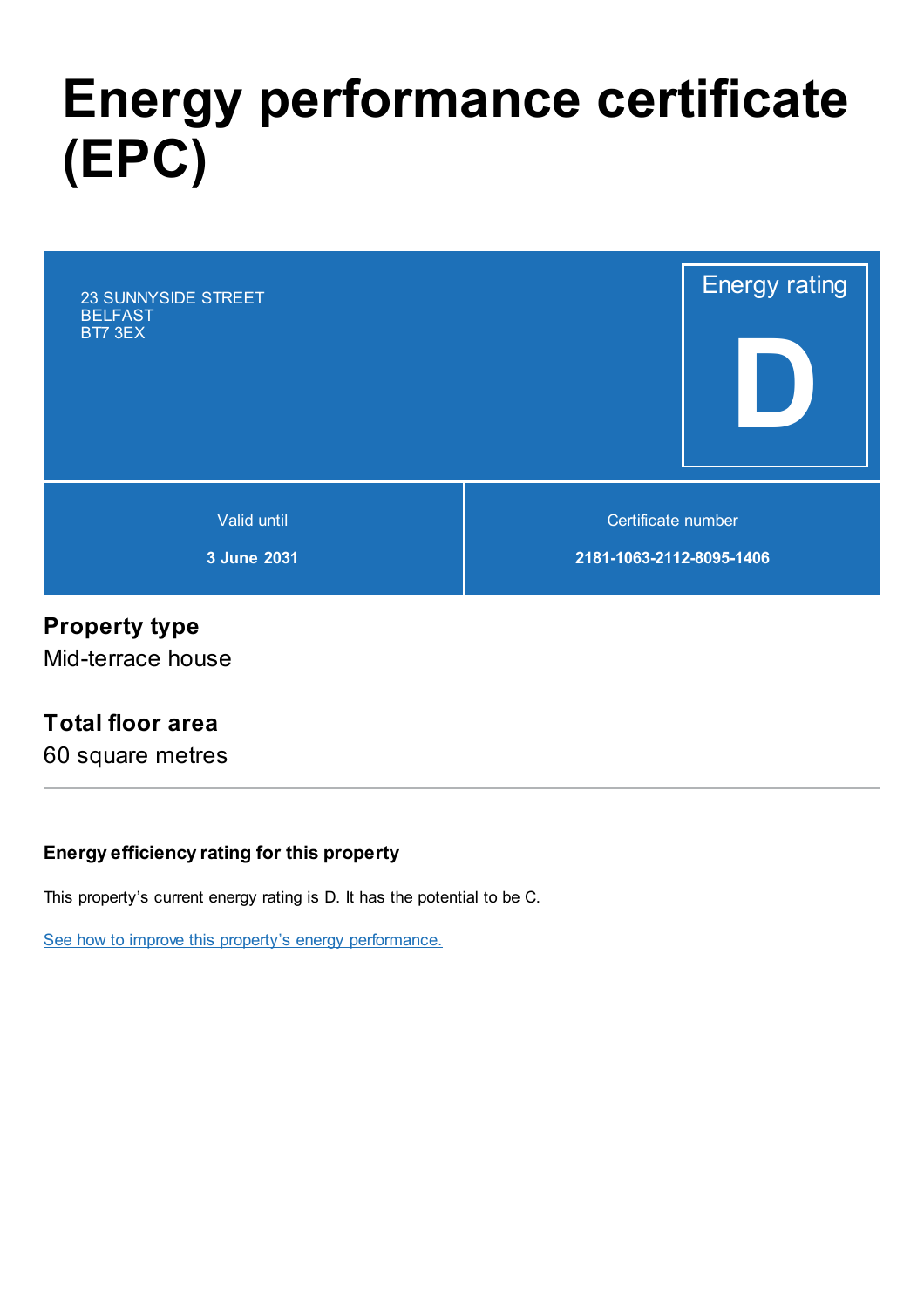| <b>Score</b> | <b>Energy rating</b> | <b>Current</b> | <b>Potential</b> |
|--------------|----------------------|----------------|------------------|
| $92 +$       |                      |                |                  |
| 81-91        | В                    |                |                  |
| 69-80        | $\mathbf C$          |                | 69<br>C          |
| 55-68        | D                    | 64<br>D        |                  |
| 39-54        | Е                    |                |                  |
| $21 - 38$    | F                    |                |                  |
| $1 - 20$     | Œ                    |                |                  |

The graph shows this property's current and potential energy efficiency.

Properties are given a rating from A (most efficient) to G (least efficient).

Properties are also given a score. The higher the number the lower your fuel bills are likely to be.

For properties in Northern Ireland:

- the average energy rating is D
- the average energy score is 60

#### Breakdown of property's energy performance

This section shows the energy performance for features of this property. The assessment does not consider the condition of a feature and how well it is working.

Each feature is assessed as one of the following:

- very good (most efficient)
- good
- average
- poor
- very poor (least efficient)

When the description says "assumed", it means that the feature could not be inspected and an assumption has been made based on the property's age and type.

| Feature | <b>Description</b>                             | Rating    |
|---------|------------------------------------------------|-----------|
| Wall    | Solid brick, as built, no insulation (assumed) | Very poor |
| Wall    | Cavity wall, as built, insulated (assumed)     | Good      |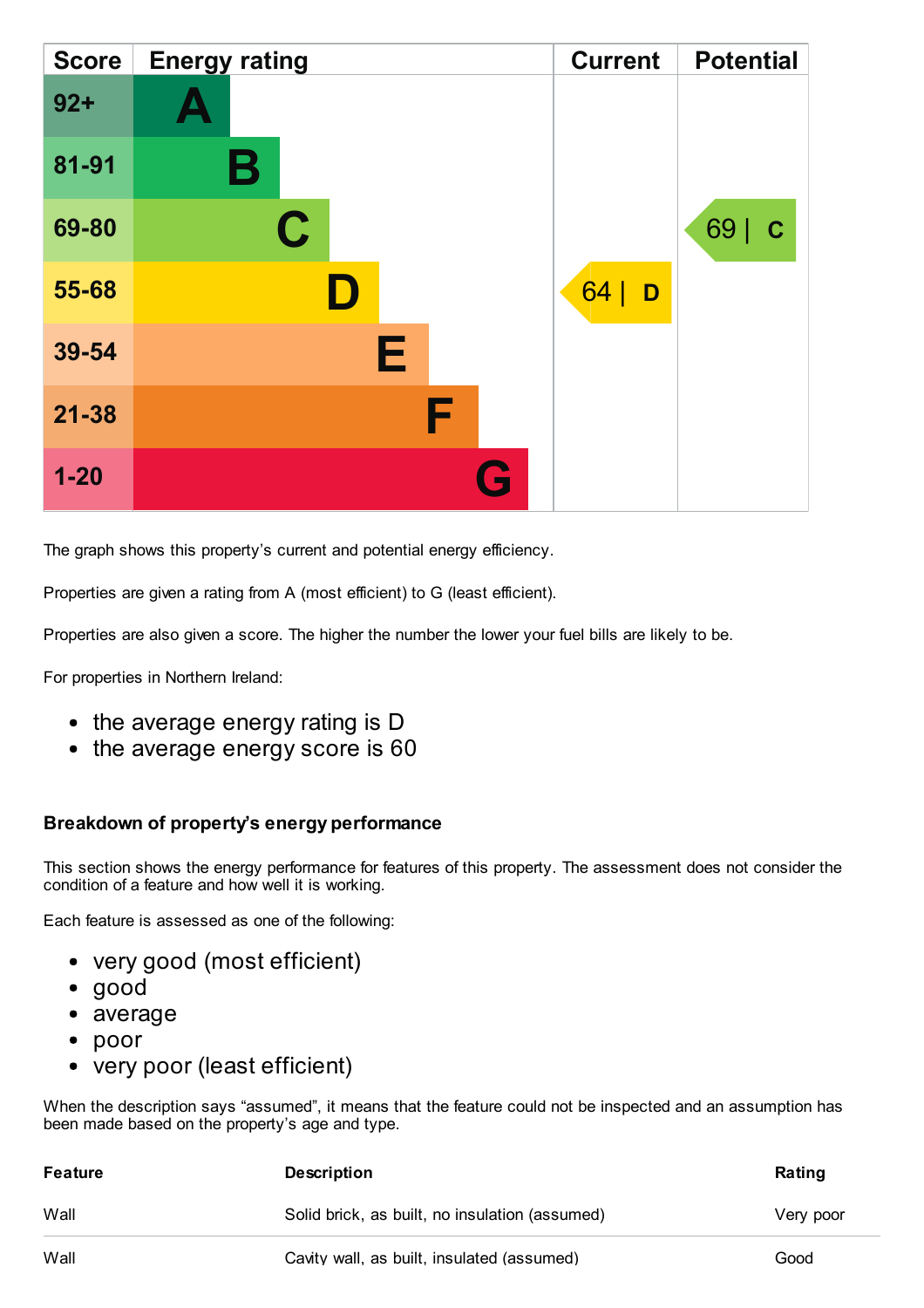| Roof                 | Pitched, 100 mm loft insulation          | Average   |
|----------------------|------------------------------------------|-----------|
| Roof                 | Pitched, insulated (assumed)             | Good      |
| Window               | Fully double glazed                      | Average   |
| Main heating         | Boiler and radiators, mains gas          | Good      |
| Main heating control | Programmer, no room thermostat           | Very poor |
| Hot water            | From main system                         | Good      |
| Lighting             | Low energy lighting in all fixed outlets | Very good |
| Floor                | Suspended, no insulation (assumed)       | N/A       |
| Floor                | Solid, limited insulation (assumed)      | N/A       |
| Secondary heating    | None                                     | N/A       |

wall cavity walls wall constituted (assumed)  $\alpha$ 

## Primary energy use

The primary energy use for this property per year is 282 kilowatt hours per square metre (kWh/m2).

What is primary energy use?  $\blacktriangleright$ 

#### Environmental impact of this property

One of the biggest contributors to climate change is carbon dioxide (CO2). The energy used for heating, lighting and power in our homes produces over a quarter of the UK's CO2 emissions.

## An average household produces

6 tonnes of CO2

## This property produces

3.0 tonnes of CO2

## This property's potential production

2.5 tonnes of CO2

By making the [recommended](#page-3-0) changes, you could reduce this property's CO2 emissions by 0.5 tonnes per year. This will help to protect the environment.

Environmental impact ratings are based on assumptions about average occupancy and energy use. They may not reflect how energy is consumed by the people living at the property.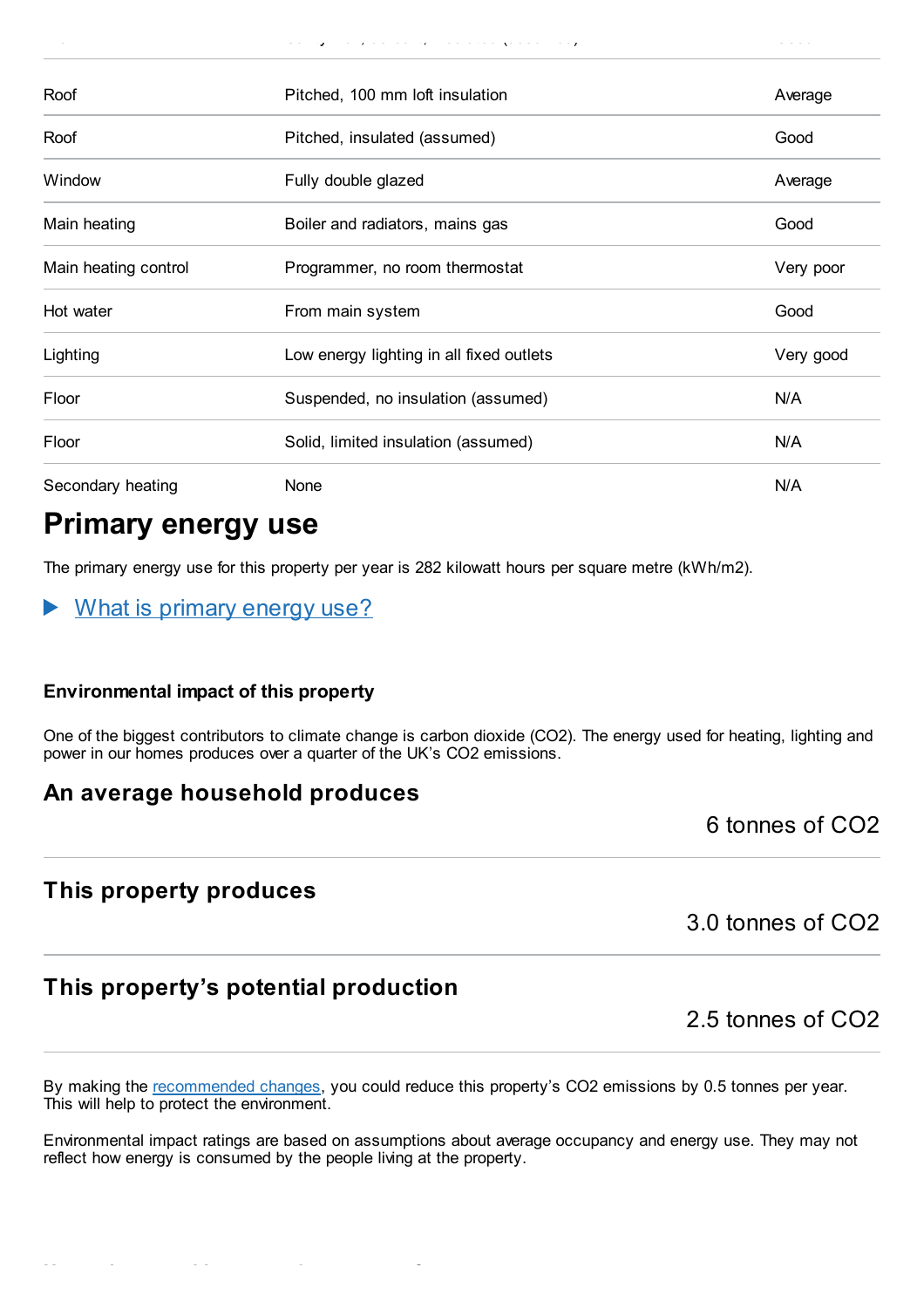#### <span id="page-3-0"></span>How to improve this property's energy performance

Making any of the recommended changes will improve this property's energy efficiency.

If you make all of the recommended changes, this will improve the property's energy rating and score from D (64) to C (69).

What is an energy rating?

# Recommendation 1: Heating controls (room thermostat and TRVs)

Heating controls (room thermostat and TRVs)

Typical installation cost

|                                                      | LJDU - L4DU |
|------------------------------------------------------|-------------|
| <b>Typical yearly saving</b>                         |             |
|                                                      | £78         |
| Potential rating after carrying out recommendation 1 |             |

# Recommendation 2: Floor insulation (suspended floor)

Floor insulation (suspended floor)

Typical installation cost

£800 - £1,200

Potential energy

rating

C

 $0.250$   $0.450$ 

68 | D

| <b>Typical yearly saving</b>                                |        |
|-------------------------------------------------------------|--------|
|                                                             | £18    |
| Potential rating after carrying out recommendations 1 and 2 |        |
|                                                             | 69   C |

## Recommendation 3: Solar water heating

Solar water heating

Typical installation cost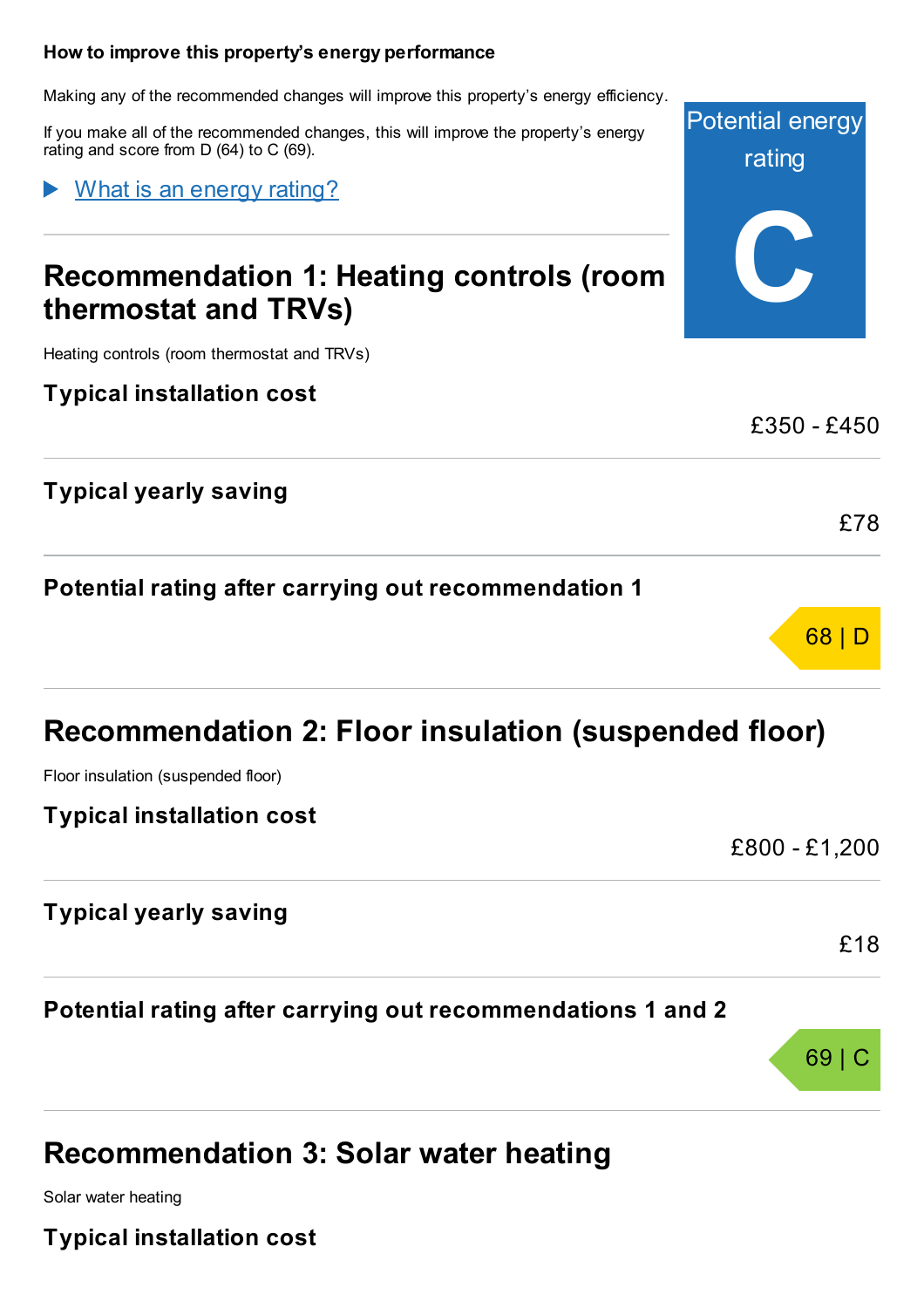| <b>Typical yearly saving</b>                                | £27              |
|-------------------------------------------------------------|------------------|
| Potential rating after carrying out recommendations 1 to 3  |                  |
|                                                             | 70               |
| Recommendation 4: Internal or external wall insulation      |                  |
| Internal or external wall insulation                        |                  |
| <b>Typical installation cost</b>                            |                  |
|                                                             | £4,000 - £14,000 |
| <b>Typical yearly saving</b>                                |                  |
|                                                             | £77              |
| Potential rating after carrying out recommendations 1 to 4  |                  |
|                                                             | 74   C           |
| <b>Recommendation 5: Solar photovoltaic panels, 2.5 kWp</b> |                  |
| Solar photovoltaic panels                                   |                  |
| <b>Typical installation cost</b>                            |                  |
|                                                             | £3,500 - £5,500  |
| <b>Typical yearly saving</b>                                |                  |
|                                                             | £328             |
| Potential rating after carrying out recommendations 1 to 5  |                  |
|                                                             | 87               |
|                                                             |                  |

# Paying for energy improvements

Find energy grants and ways to save energy in your home. [\(https://www.gov.uk/improve-energy-efficiency\)](https://www.gov.uk/improve-energy-efficiency)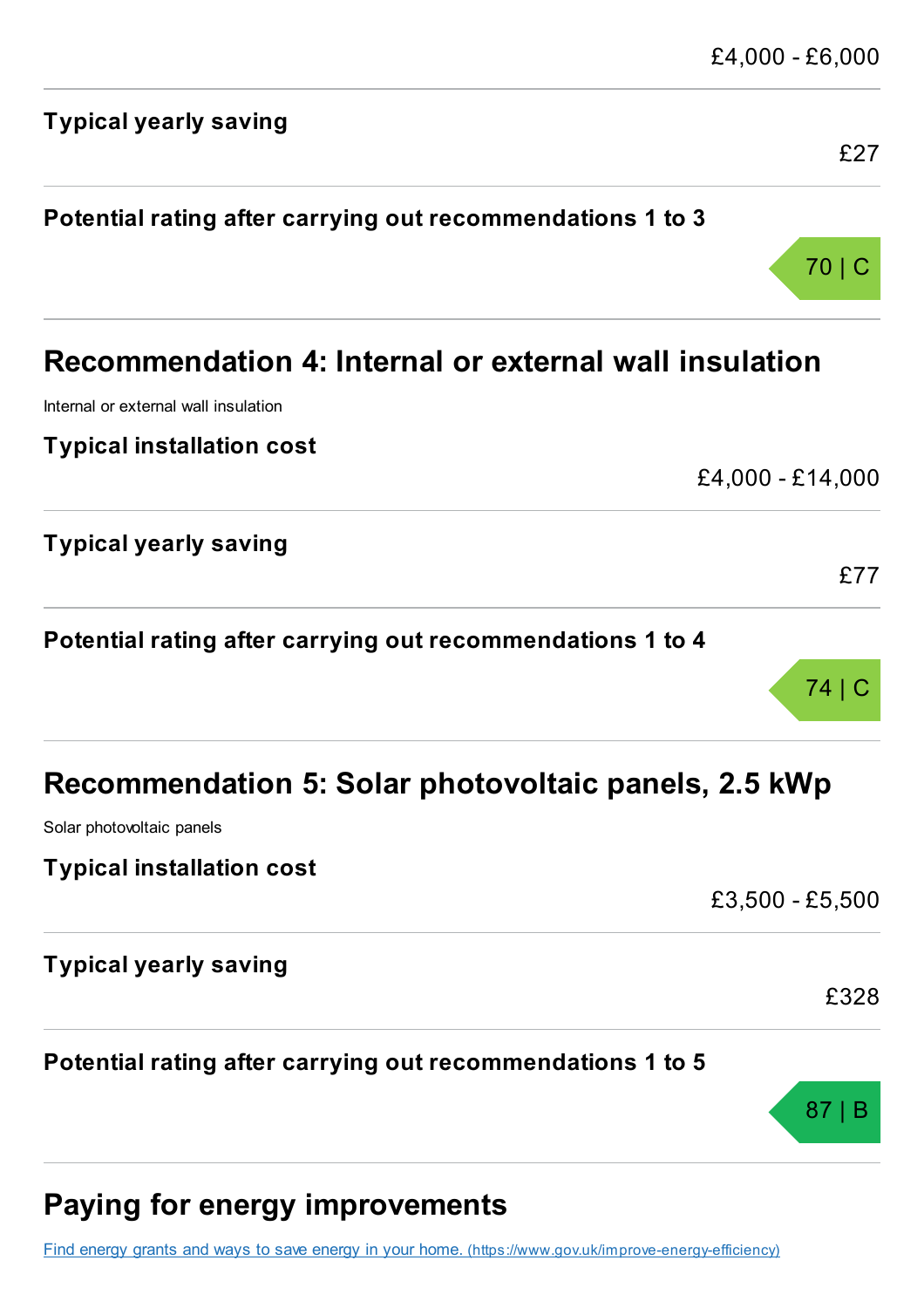## Estimated yearly energy cost for this property

## Potential saving

£97

£677

The estimated cost shows how much the average household would spend in this property for heating, lighting and hot water. It is not based on how energy is used by the people living at the property.

The estimated saving is based on making all of the [recommendations](#page-3-0) in how to improve this property's energy performance.

# Heating use in this property

Heating a property usually makes up the majority of energy costs.

## Potential energy savings by installing insulation

The assessor did not find any opportunities to save energy by installing insulation in this property.

#### Contacting the assessor and accreditation scheme

This EPC was created by a qualified energy assessor.

If you are unhappy about your property's energy assessment or certificate, you can complain to the assessor directly.

If you are still unhappy after contacting the assessor, you should contact the assessor's accreditation scheme.

Accreditation schemes are appointed by the government to ensure that assessors are qualified to carry out EPC assessments.

## Assessor contact details

## Assessor's name

Alan Cogan

# Telephone

07883440774

## Email

[alan@ulster-epc.com](mailto:alan@ulster-epc.com)